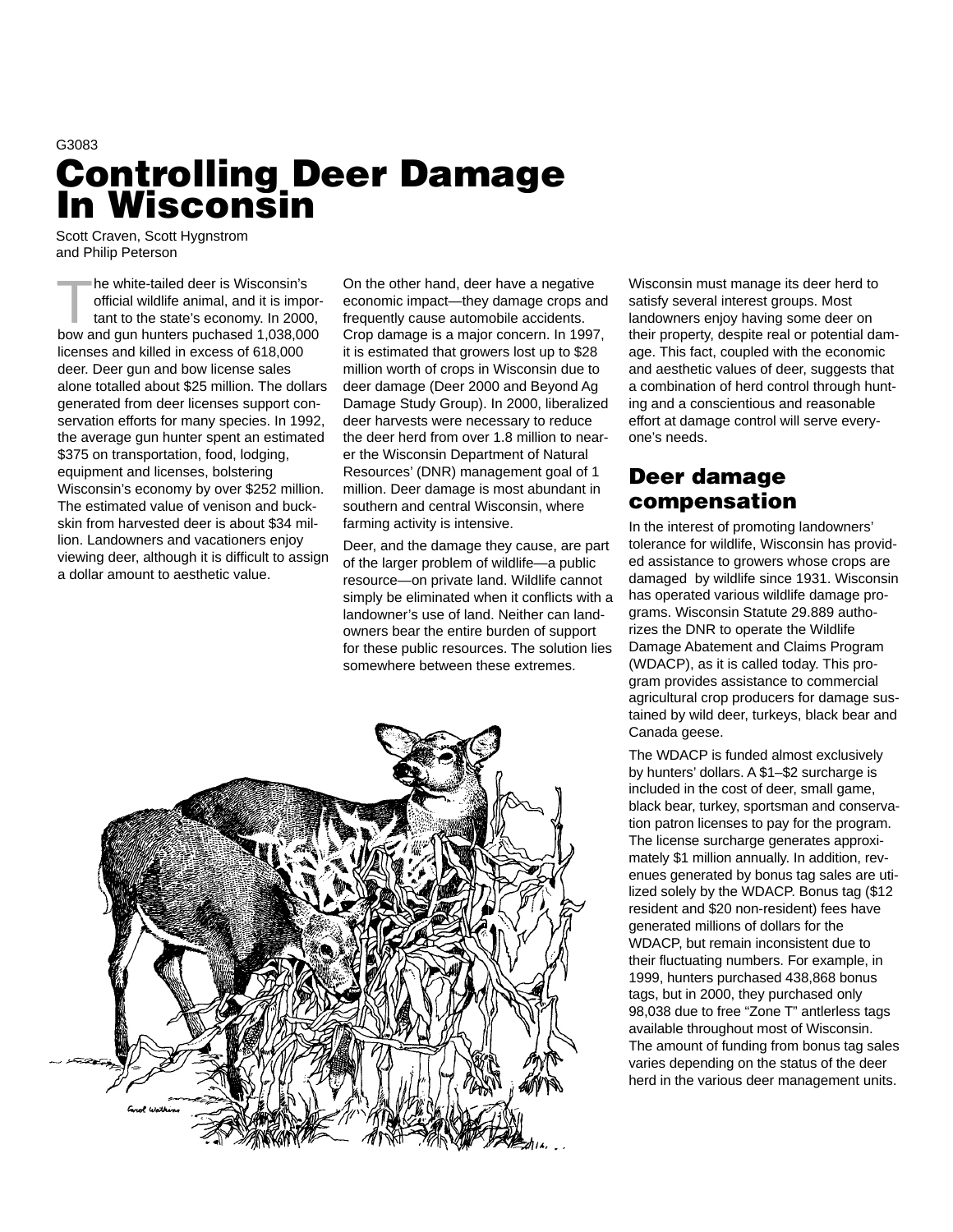The DNR regulates the WDACP and individual counties administer it. All costs incurred by the counties are reimbursed by the DNR. The United States Department of Agriculture Wildlife Services program (USDA-WS) also contributes funds to administer the WDACP in some counties throughout Wisconsin. The WDACP focus is on damage abatement, or the reduction of crop damage or loss. Abatement tools used in Wisconsin include repellents, scare devices, fences and herd management.

Both the state and the grower share the costs of implementing abatement practices for WDACP projects. The state pays 75% and the grower pays 25%. However, temporary abatement methods are provided at no cost, with the grower's installation/application of the abatement method constituting their 25% obligation. Permanent fence projects are cost-shared at 75/25 for the entire project, including site preparation, materials and installation. In situations were abatement has not reduced damage to acceptable levels, financial compensation is available for eligible growers. The maximum compensation payment is \$15,000 annually for each claim with a \$250 deductible. The WDACP is available to assist commercial growers of agricultural crops, orchards, Christmas trees, nurseries, stored crops, apiaries and livestock, with damage caused by wild deer, turkey, black bear and/or Canada geese.

The WDACP does not provide abatement or claims assistance for deer damage to landscaping, family/residential gardens or vehicle/property damage.

## **To be eligible for the program:**

- 1. Land must be within a county that participates in the WDACP (69 of 72 counties in the state participate).
- 2. Crop owners must notify the county damage specialist within 14 days of the onset of the damage.
- 3. Crop owners must comply with administrative record keeping requirements and recommended abatement measures.
- 4. Crop owners must allow hunting access (a minimum of two hunters per 40 acres of huntable land) on all enrolled properties for the species causing damage. On leased land, the crop owner must obtain permission from the landowner to control hunting access.
- 5. All lands enrolled shall have been in production or in an approved USDA Natural Resource Conservation Service program for at least five years.
- 6. Crop owners must notify the county damage specialist at least ten days prior to harvest, to allow adequate time to assess damage.
- 7. Failure to comply with any WDACP eligibility conditions(s) may make an applicant ineligible for compensation.

The DNR and USDA–WS have entered into annual cooperative agreements since 1986, allowing the USDA–WS to act as agent on behalf of counties in implementing the WDACP. USDA–WS has grown from three cooperative agreements with counties in 1987 to 43 cooperative agreements in 2001.

Interested crop owners should contact their county Land Conservation Department, local DNR office or USDA–WS office for additional program details if they observe or anticipate wildlife damage.

## **Ways to reduce deer damage**

## **Herd management**

The DNR manages deer in Wisconsin on a management unit basis. There are now about 132 deer management units in the state. The DNR establishes an overwinter deer population goal for each unit. In northern Wisconsin, the goal is based on the biological carrying capacity of the range. In central and southern Wisconsin, deer population goals are based on hunter demand and public tolerance of crop damage and auto-deer collisions. Therefore, the southern herd is well below the biological carrying capacity. Every year, the DNR estimates the size of the deer herd in each management unit and recommends a harvest based on the unit's population goal.

In Wisconsin, there are three ways to legally remove deer from an area.

## **Removing live animals**

In some urban areas, such as city parks, deer have been captured alive and moved. This is accomplished with rocket nets, drop-door box traps, drop nets or tranquilizer guns. These techniques are very expensive and require the expertise of professionals. Live trapping is not considered a practical or long-term solution. Special permits are necessary.

## **Shooting permits**

In cases of extreme loss (at least \$1,000) or extraordinary circumstances, agricultural damage deer shooting permits may be issued by the DNR. These permits allow the crop owner to remove deer causing damage to crops. Shooting permits are also appropriate in places where there is no legal hunting season, such as airports, metropolitan areas, parks and arboretums. In these circumstances, skilled hunters or professional sharpshooters operating under a shooting permit can be effective at reducing the number of deer causing damage. While sometimes controversial, shooting permits often provide the most economical and long-term solution. Shooting permits have specific criteria that vary by situation. Contact your local county damage specialist or your local DNR biologist for further details.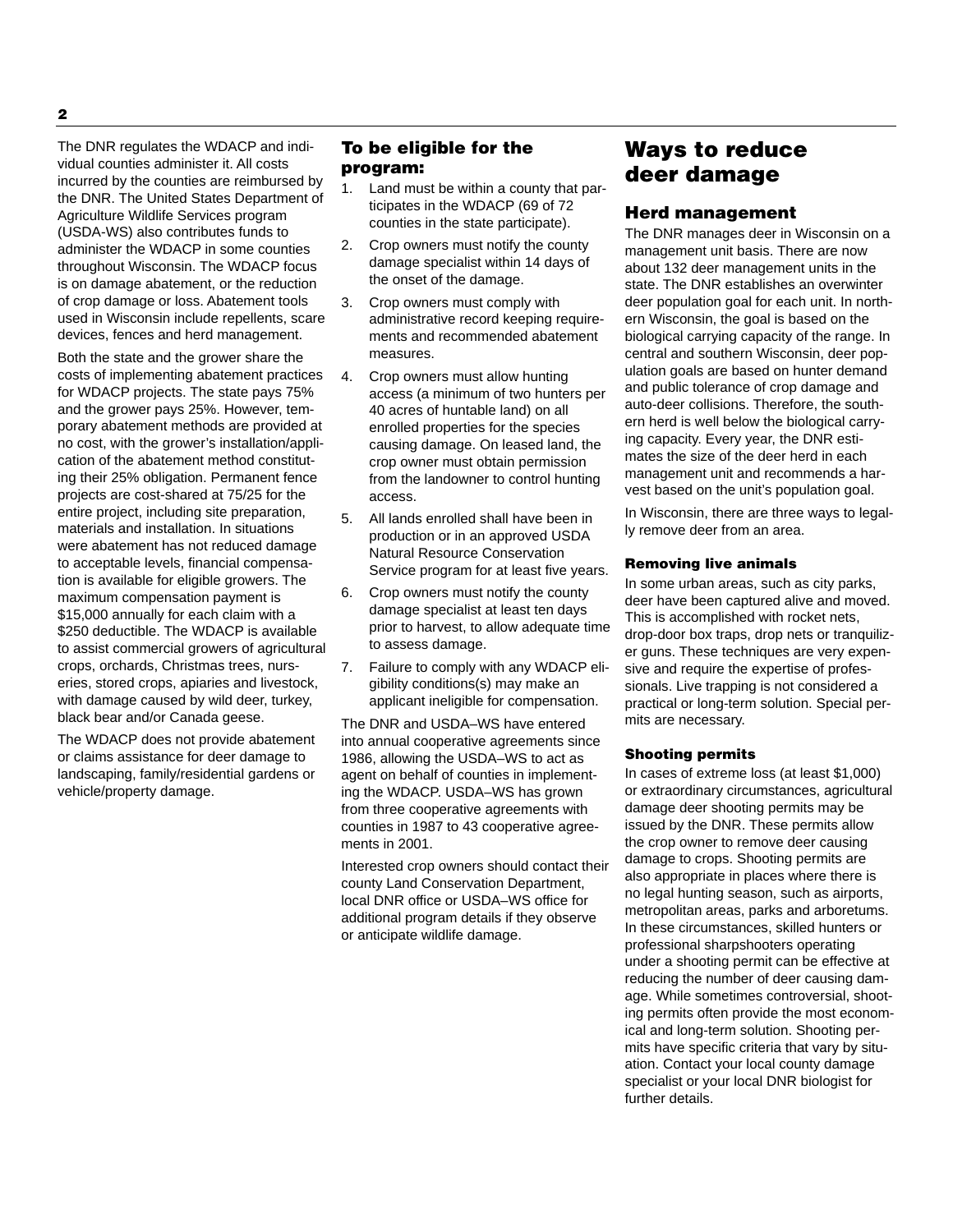#### **Hunting seasons**

Killing deer during the legal season is probably the best way to control deer populations. In response to recent large herds, the DNR continues to implement regulations including ''antlerless only'' permits, special ''bonus deer'' permits, extended seasons, and post-season hunts. Landowners can reduce the deer population in their area by soliciting hunters who have either-sex (hunter's choice) deer permits and will shoot does. Hunters with buck tags contribute little to population reduction. By allowing hunting, landowners provide public access to a public resource while reducing deer damage.

If you don't hunt, or don't feel knowledgeable about hunting, consult a DNR wildlife manager. The solution often involves contacting a group of hunters, explaining the situation and letting them conduct the hunt. Many will accept some restrictions in return for a good place to hunt. Plans should include designating a specific location for each hunter. This makes for a safe hunt and allows you to determine how many hunters you can accommodate at one time.

Try to plan your hunting objective early. The application deadline for deer permits is in July.

Leasing your land for hunting privileges is another consideration. You might offset your crop damage losses with a hunting lease. Leases may be daily or for one or more years. For more information on leasing, contact the University of Wisconsin-Madison extension wildlife specialist.

## **Birth control**

Research on the use of reproductive inhibitors is underway. However, delivering the reproductive inhibitor to the deer remains a problem. This technique for herd control will be best suited for urban parks or similar areas. It is unlikely that contraceptive techniques can or will be applied in rural or agricultural settings.



**Figure 1. Propane exploders are a common scare device.**

## **Scare devices**

One of the keys to success with scare devices or repellents is to act at the first sign of damage. It is difficult to break a deer's behavior pattern after it is established.

Gas exploders set to detonate at regular intervals are the most common scare devices (figure 1). They are effective for about one week and should be used only temporarily.

To maximize the effectiveness of exploders, move them every few days and stagger the firing sequence. Deer quickly become accustomed to a regular pattern. You can increase the noise level by raising the exploders off the ground. USDA–WS has exploders available for temporary use.

A dog on a long run can keep deer out of a limited area, but caring for and feeding a dog can be time consuming. Free-running dogs are not advisable unless you keep them in an enclosed area. Research on the application of electronic dog fences for controllinng deer damage is underway.

Pyrotechnics and gunfire may provide quick but temporary relief from deer damage. Therefore, don't expect relief from such tactics for an entire growing season.

## **Repellents**

Repellents that help prevent deer from feeding on crops are useful in damage control programs. Some materials are chemical formulations designed to repel deer; others are readily available materials that affect deer behavior.

Repellents are best for orchards, nurseries, Christmas trees, gardens and ornamental plants. Their value is limited on row crops, forages, and other large acreage crops because of high costs, use restrictions and variable results. Repellents are most valuable when integrated in a damage abatement program that includes several repellents, fencing, scare devices and herd management. It is important to anticipate deer-damage problems. Apply repellents at the first sign of damage to prevent deer from establishing a feeding pattern in your fields.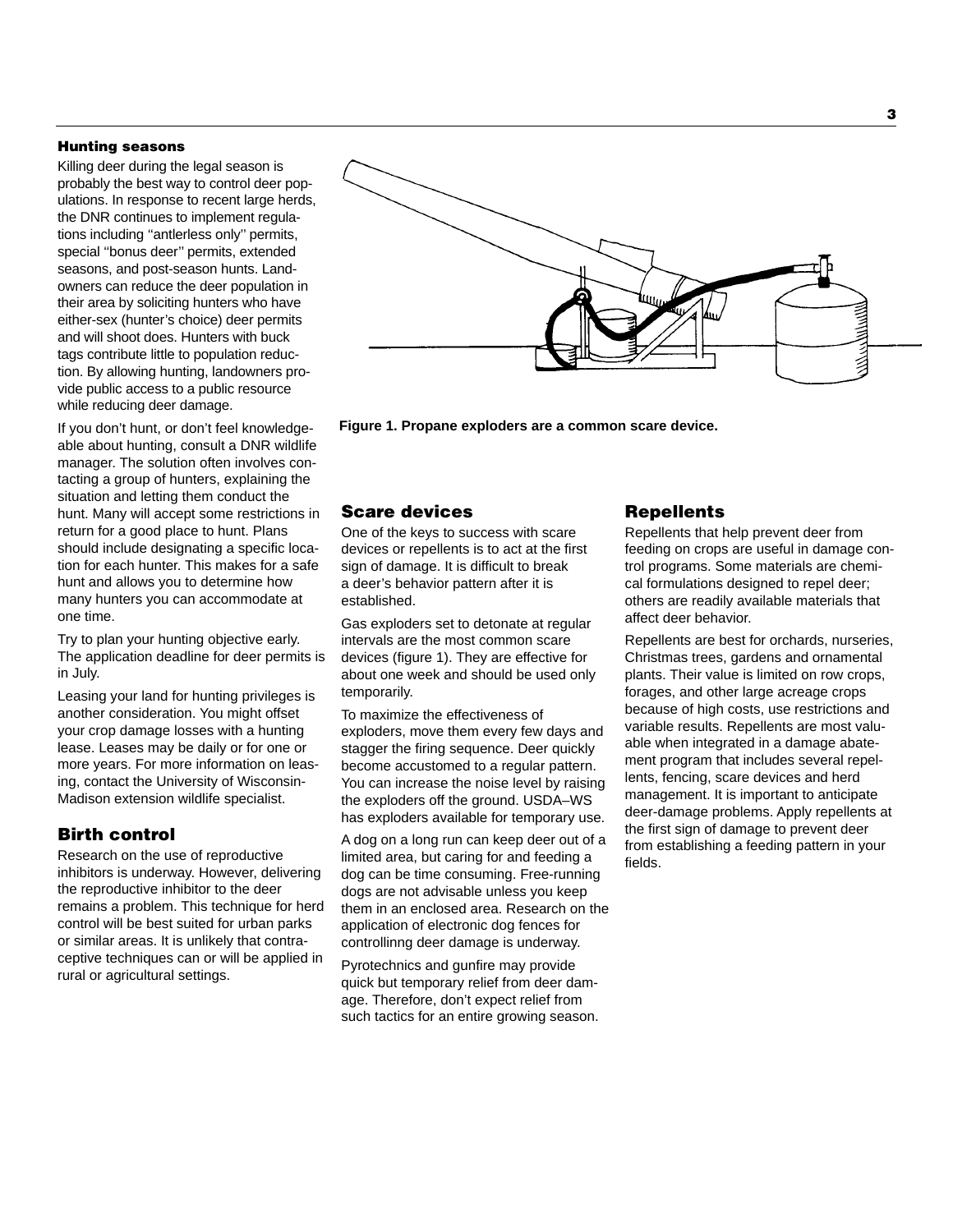There are two kinds of repellents—contact and area. Apply contact repellents directly to plants; their taste repels deer. They are most effective on dormant trees and shrubs. In fall and winter, apply contact repellents on dry days when temperatures are above freezing. Treat young trees completely. On older trees, it is more economical to treat only terminal growth within reach of deer (6 feet above maximum snow depth). New growth that appears after treatment is unprotected. Contact repellents may reduce the palatability of forage crops and should not be used on plant parts destined for human consumption.

Area repellents repel deer by odor. Apply area repellents near plants you want to protect. Border applications of area repellents may protect large areas at relatively low cost. Also, crops grown for human consumption can be protected because area repellents aren't applied directly to plants.

Remember, measure success with repellents by the reduction, not total elimination, of damage. The effectiveness of repellents depends on several factors. Rainfall dissipates some repellents, so you may need to apply them again after a rain. Some repellents don't weather well—even without rainfall. Hunger and the availability of other, more palatable deer food dictates the effectiveness of repellents. When deer are very hungry, they may ignore both taste and odor repellents.

If you use repellents, don't overlook new preparations or imaginative ways to use old ones. New repellents constantly appear in the market place. The following discussion of common repellents may be incomplete, but it indicates the wide range of repellents available. The repellents are grouped by active ingredient and include a brief description of use, application rates and costs. Product labels provide all necessary information on use and must be followed to the letter, not only to meet legal requirements, but also to achieve maximum success. The active ingredients are shown in parentheses beneath the trade names. Cost estimates are provided for comparative purposes. "Home remedies" such as blood meal, feather meal, cat feces, mothballs, creosote and rotten eggs have been used with mixed success.

**Deer-Away** (37% putrescent egg solids) This contact (odor/taste) repellent has been used extensively in western conifer plantations and is reported to be 85% to 100% effective in field studies. It is registered for use on ornamental and Christmas trees and fruit trees (before they flower). Apply it to all susceptible new growth and leaders. Deer-Away weathers well and remains effective for two to six months. One gallon of liquid or one pound of powder costs about \$32 and covers 400 threeinch saplings or 75 four-foot evergreen shrubs.

**Hinder** (Ammonium soaps of higher fatty acids)

This area repellent is one of the few registered for use on edible crops. You can apply it directly to vegetable and field crops, forages, ornamentals, and fruit trees. Its effectiveness usually lasts from two to four weeks, but can vary due to weather and application techniques. Reapplication may be necessary after heavy rains. For fields less than 30 acres, you can treat the entire field; for fields greater than 30 acres, apply an 8- to 15 foot strip around the perimeter of the field. Apply at temperatures above 32°F. Four gallons of liquid cost about \$80, and when mixed with 100 gallons of water, will cover one acre. Hinder can be used with most pesticides.

**Thiram** (11% to 42% tetramethylthiuram disulfide)

Thiram, a fungicide that acts as a contact (taste) deer repellent, is sold under several trade names. It is most often used on dormant trees and shrubs. A liquid formulation is sprayed or painted on individual trees. Although Thiram itself does not weather well, adhesives can be added to the mixture to increase its resistance to weathering. Thiram-based repellents also protect trees against rabbit and mouse damage. Two gallons of 42% Thiram cost about \$56, and when mixed with 100 gallons of water, will cover one acre.

#### **Miller's Hot Sauce Animal Repellent** (2.5% capsaicin)

This contact (taste) repellent is registered for use on ornamental, Christmas and fruit trees. Apply the repellent with a backpack or trigger sprayer to all susceptible new growth, such as leaders and young leaves. Do not apply to fruit-bearing plants after fruit set. Vegetable crops also can be protected if sprayed before edible parts develop. Weatherability can be improved by adding an anti-transpirant such as Wilt-Pruf or Vapor Gard. Hot Sauce and Vapor Gard cost about \$80 and \$30 per gallon respectively. Eight ounces of Hot Sauce and two quarts of anti-transpirant mixed with 100 gallons of water will cover one acre.

### **Ro-pel** (benzyl diethyl [(2,6 xylylcarbamoyl) methyl] ammonium saccharide (0.065%), thymol (0.035%)

Ro-pel repels deer with its extremely bitter taste. Apply Ro-pel once each year to new growth. It is not recommended for use on edible crops. Spray at full strength on nursery and Christmas trees, ornamentals and flowers. One gallon costs \$50 and covers about one acre of 8- to 10-foot trees.

#### **Hair bags** (human hair)

Human hair is an odor (area) repellent that costs very little but does not consistently repel deer. Place two handfuls of hair in fine-mesh bags (onion bags, nylon stockings). Where severe damage occurs, hang hair bags on the outer branches of individual trees with no more than three feet between individual bags. For larger areas, hang several bags, three feet apart, from a fence or cord around the perimeter of the area to be protected. Attach the bags early in spring and replace them monthly through the growing season. You can get hair at local barber shops or salons.

#### **Bar soap**

Several studies and numerous testimonials have shown that ordinary bars of soap applied like hair bags can reduce deer damage. Drill a hole in each bar and suspend with a twist tie or string. Each bar appears to protect a radius of about one yard. Any inexpensive brand of bar soap will work.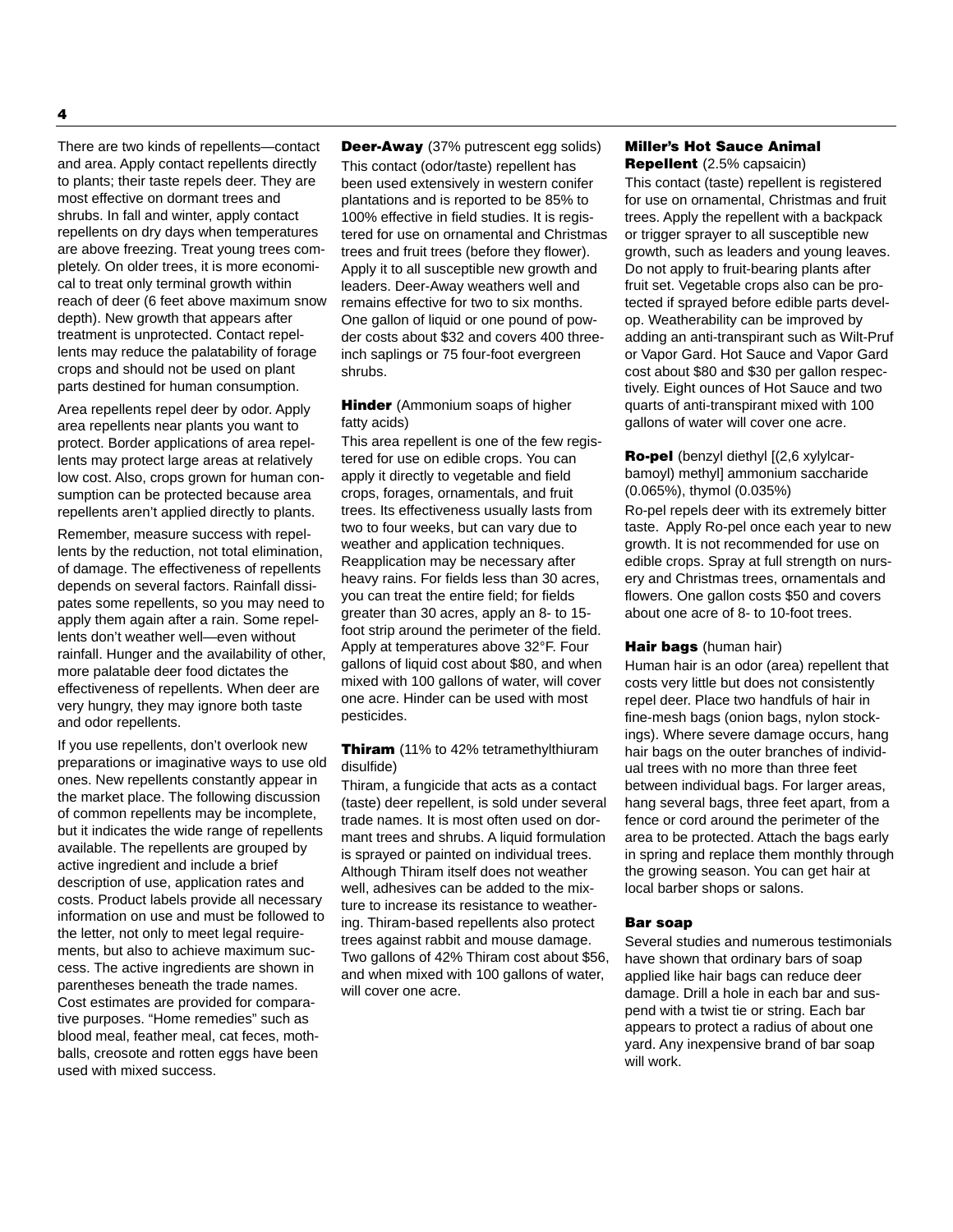## **Deer fencing**

Where deer are abundant or crops are particularly valuable, fencing may be the only way to effectively minimize deer damage. Several fencing designs are available to meet specific needs. Temporary, electrified fences are simple, inexpensive fences useful in protecting garden and field crops during snow-free periods. Deer are curious and attracted to these fences by their appearance or smell, and are lured into contacting the fence with their noses. This causes an effective shock that trains deer to avoid the fenced area. Permanent, hightensile, electric fences provide year-round protection from deer and are best suited to high-valued specialty or orchard crops. The electric shocking power and unique fence designs present both psychological and physical barriers to deer. Permanent woven-wire fences provide the ultimate deer barrier. They require little maintenance but are expensive to build. Fencing in general is expensive. Before constructing a fence, consider:

- The damage history of the area. Assemble information on past claims, field histories, deer numbers and movements to help you decide on an abatement method.
- Deer pressure. This reflects both the number of deer and their level of dependence on agricultural crops. If deer pressure in your area is high, you probably need fences.
- Crop value. Crops with high market values and perennial crops where damage affects future yields and growth often need the protection fencing can provide.
- Field size. In general, fencing is practical for areas of 40 acres or less. However, the cost per acre for fencing usually decreases as the acreage protected increases.
- Cost-benefit analysis. To determine the cost effectiveness of fencing and the type of fence to install, weigh the value of the crop to be protected against the acreage involved, the cost of fence construction and maintenance, and the fence's life expectancy.
- Rapidly changing fence technology. If you intend to build a fence yourself, consult an expert, such as a USDA-WS technician or County Damage specialist. Detailed fencing manuals are also available from most fencing manufacturers.
- Previous versions of this bulletin described a technique for baiting fence wire with a peanut butter mixture. Recent field experience suggests that such baiting is not necessary.

### **Temporary electric fencing**

Temporary electric fences provide inexpensive protection for many crops during periods without snow. They are easy to construct, do not require rigid corners, and materials are readily available. Install fences at the first sign of damage to prevent deer from establishing feeding patterns in your crops. Weekly inspection and maintenance are required.

**Polytape fences.** Visible Grazing Systems (VGS), Baygard, and other types of poly wire ribbon or braided wire are similar and used in the same way. These materials are very strong and portable. You can use polytape fences to protect up to 40 acres of vegetable and field crops under moderate deer pressure. Deer receive shocks through nose-to-fence contact and they learn to avoid fenced areas.

To build a polytape fence (figure 2), follow these steps.

- (1) Drive 5 ⁄8-inch round fiberglass posts 2 feet into the ground at the corners.
- (2) String two strands of polytape around the corners and apply light tension (more strands can be used).
- (3) Use square knots or half-hitches to make splices or to secure the polytape to corner posts.
- (4) Set 4-foot fiberglass rods along the wires at 30-40 foot intervals.
- (5) Attach the two strands of polytape to insulators on the rods at one and three feet above ground level and apply 50 pounds of tension.
- (6) Connect the polytape to the positive (+) post of a well-grounded fence charger.

To maintain the fence, check it regularly for damage by deer and grounding by vegetation.



#### **Figure 2. The polytape fence.**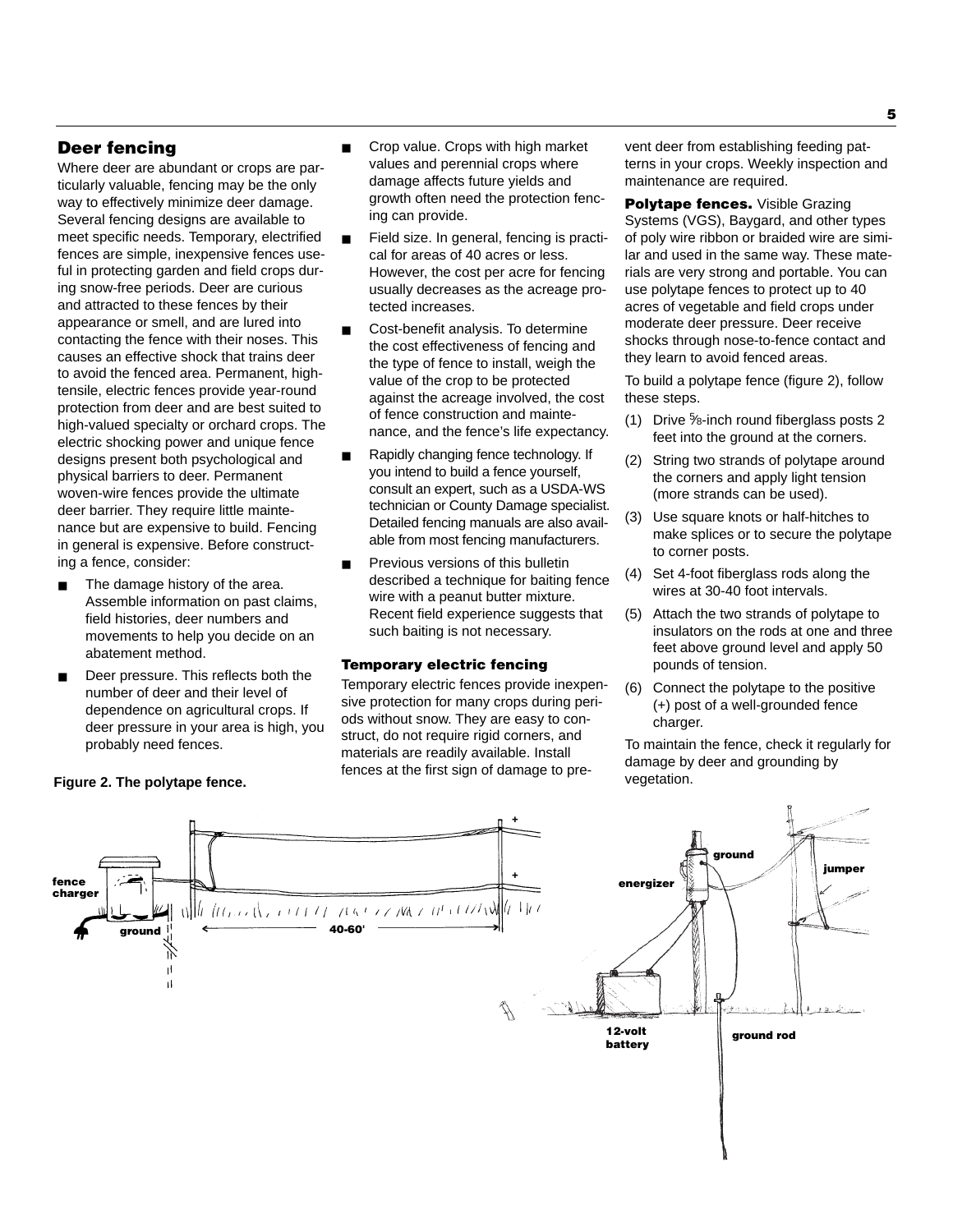## **Permanent high-tensile electric fencing**

High-tensile vertical fencing can provide year-round protection from deer damage. Many designs are available to fit specific needs, but slanted fences or other nonvertical designs are no longer used. All require strict adherence to construction guidelines concerning rigid corner assemblies and fence configurations. Frequent inspection and maintenance are necessary. High-tensile fences have a 10- to 20-year life expectancy.

Vertical fences are effective at protecting large truck gardens, orchards and other fields from moderate to high deer pressures. Because of the prescribed wire spacing, deer attempt to go through the fence and are effectively shocked. There is a wide variety of fence materials and specific designs, including the number of wires (5, 7, 9 or more) you can use. We recommend that you consult a USDA-WS office or employ a local fence contractor.

To build a nine-wire vertical deer fence (figure 3), follow the steps below.

- (1) Install rigid corner assemblies where necessary.
- (2) String a 121 ⁄2-gauge, high-tensile wire around the corner assemblies and apply light tension.
- (3) Set 8-foot line posts along the wire at 33-foot intervals.
- (4) Attach the wire to insulators at 2 inches above ground level and apply 150 to 250 pounds of tension.
- (5) Attach the remaining wires to insulators at the spacing indicated in figure 5 and apply 150 to 250 pounds of tension.
- (6) Connect the second, fourth, sixth and eighth wires from the top to the positive (+) post of a well-grounded, lowimpedence fence charger.
- (7) Connect the top, third, fifth, seventh and bottom wires directly to ground. The top wire should be negative for lightning protection.
- (8) Clear and maintain a 6- to 12-foot open area outside the fence so deer can see it.

Maintenance includes weekly fence inspection and voltage checks.

### **Permanent woven wire fencing**

Woven wire fences have long been the most effective deer abatement available. In the past, the high cost of these systems made them prohibitive for most deer damage situations. New product developments have improved their life spans, cost and effectiveness. Modern woven wire fences are made of high tensile steel wire eight feet in height. The mesh size of this product is variable, but most deer barrier fences installed today have 17–20 horizontal strands and 6''–12'' of vertical strands. Eight-foot high tensile woven wire fence projects generally cost under \$4 per linear foot for installation and materials, making this system economically feasible for high value crops. Installation of modern woven wire fences requires specialized equipment and expertise. For detailed information regarding installation specifications and/or a list of fence installation contractors, contact your county damage specialist or USDA-WS office. The eight-foot high tensile woven wire fence is the standard permanent deer fence used by the WDACP.

**Figure 3. The nine-wire vertical deer fence.** Note: the seven-wire fence described in previous editions of this bulletin has been expanded to nine wires to prevent reported deer penetration of the previous 12" spacing. The low 2" wire (strung very tightly) prevents deer from squeezing under the fence**.**



#### **6**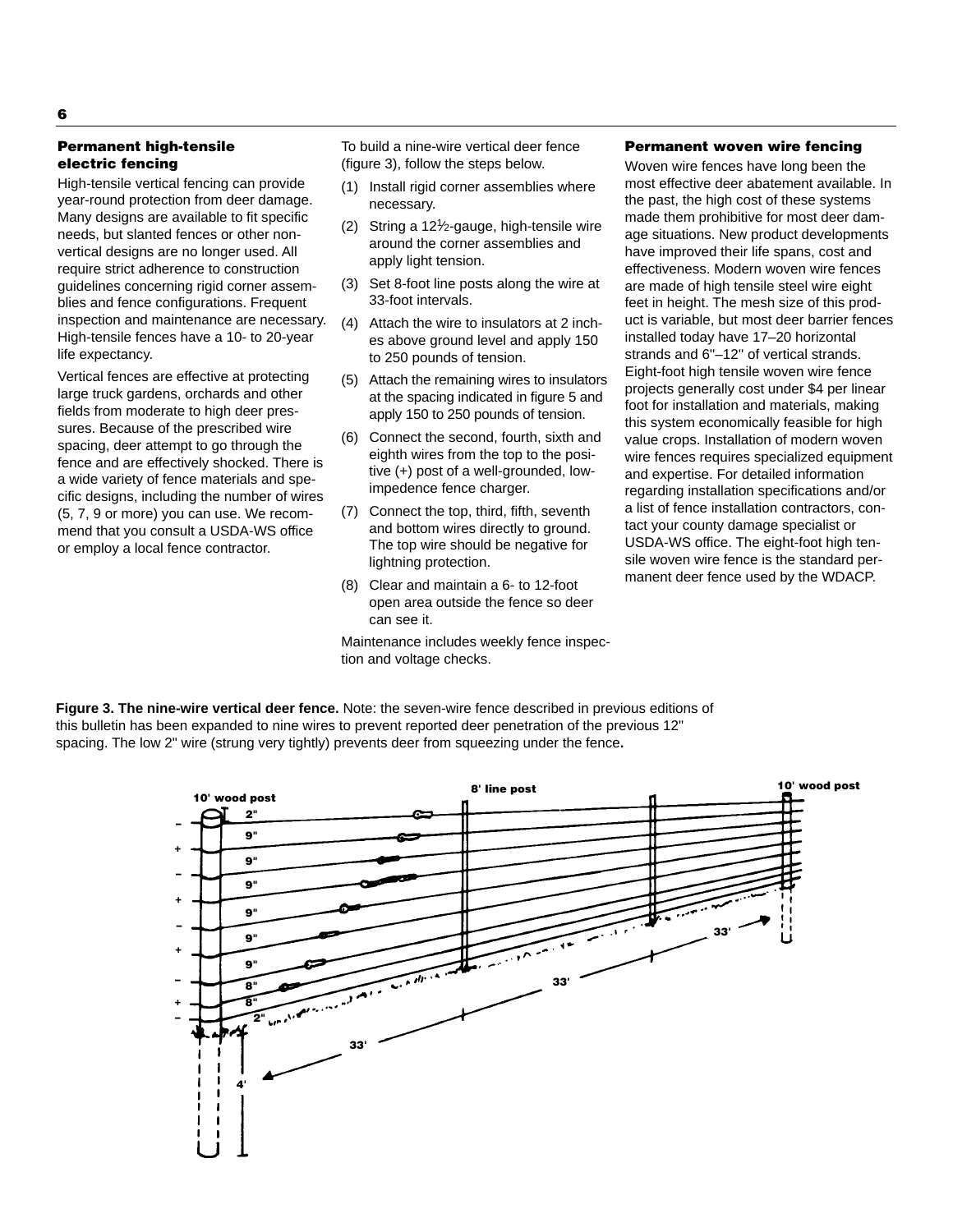### **Barrier fencing**

The protection of crops from deer damage using barriers has become more common and necessary. This method provides an artificial barrier installed to protect the crop from deer damage (figure 4). This can be as simple as wrapping snow fences around evergreen trees/shrubs in the winter. Farmers located in areas with high deer numbers have commonly installed barriers around corn cribs and other stored crop facilities. Most home gardens can be protected with some type of barrier at a reasonable cost. Common products used for artificial barriers include tree trunk guards, snow fences, plastic hazard fences, welded wire fences, plastic erosion control fences and commercially available plastic fences designed specifically for controlling deer damage. Barrier fence height generally must be higher as larger areas are protected. A home garden may only require a 5 foot barrier while a deer-proof barrier fence around a game farm may be 10-14 feet high. Materials are available at most garden centers, nurseries and farm supply outlets. Many types of barriers can be aesthetically appealing.

### **Fencing tips**

Most fencing, except temporary electric and barrier fencing, is difficult to install by yourself and requires specialized equipment. We recommend you contract with a professional fence installer for such projects. You can easily install temporary electric and barrier fences. Do not buy cheap materials to reduce costs. This will only reduce the fence's effectiveness and life span. Fences must be properly installed. Do not deviate from construction guidelines and/or manufacturer's instruction. Prepare fence lines prior to construction. It is easier and less expensive to install and maintain fences on clear, level runs. Minimize corners to increase fence strength and reduce costs. Keep electric fences at maximum voltage. Make gates as strong and effective as the rest of the fence, individual modification may be necessary. Control vegetation near fences by mowing or applying herbicides to avoid problems. On slopes or highly erodible soils, maintain a good sod cover beneath fences to avoid fence line erosion. Regular inspection and maintenance are necessary to ensure the effective operation and longevity of most fences.

## **Sources of supply**

Most nurseries, garden centers, hardware stores, farm supply stores and farm cooperatives sell commercial repellents and fencing materials. Locating other materials like human hair may require some ingenuity. If you have difficulty finding these products, please contact USDA-WS for further information.

#### **Figure 4. The deer barrier woven-wire fence.**